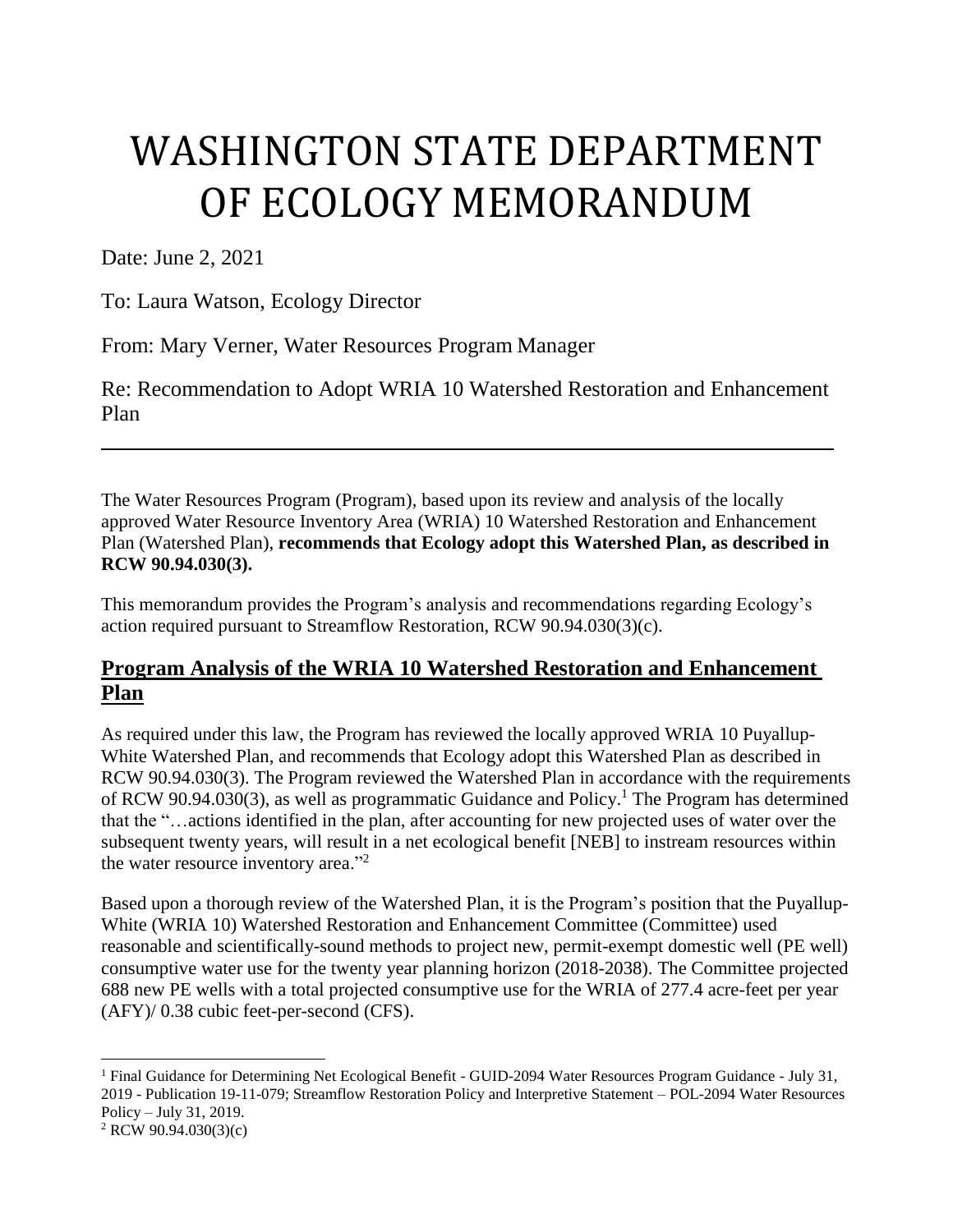The Committee included nine projects to meet the offset need for the projected consumptive use. Offset projects focus on water right acquisition, Managed Aquifer Recharge (MAR), Green Stormwater Infrastructure (GSI), and decommissioning PE wells as part of levee setback and floodplain reconnection projects. The projects in this Watershed Plan provide an estimated 788.3 AFY in offsets.

The Watershed Plan includes four projects that are identified as Tier 1 projects and five projects that are identified as Tier 2. Tier 1 projects represent projects with the greatest certainty of being implemented. These projects have specific locations, project sponsors, and in some cases are already underway. Tier 1 projects account for a water offset of 375.3 AFY and will offset the consumptive use in WRIA 10. Tier 2 projects have less certainty because they are less developed, lack project sponsors, or lack specific locations at this time. The water offset estimates from the Tier 2 projects provide reasonable assurance that the plan can meet NEB if Tier 1 offsets are not implemented.

The Committee sought water offset projects with a focus on water right acquisitions. Two of the Tier 1 projects are water right acquisition proposals. The water right holders (Cascade Water Alliance and the Pierce Conservation District) have expressed willingness to explore the purchase and placement of the water rights into the Trust Water Right program. The projects will need funding from the Streamflow Restoration Grant or other fund source to complete the transactions and secure the water rights.

The proposed purchase of offset water from CWA involves Water Right Certificate of Change No. S2-CV1-2P168(B) (formerly Puget Sound Energy's claim for a water right associated with the now-defunct Lake Tapps hydropower facility). This water right has a priority date of April 17, 1895 and allows the diversion of 1,000 CFS and 246,710 AFY from the White River into and through Lake Tapps for the following purposes of use: *"Hydroelectric plant; Recreational reservoir levels; winter reservoir levels to maintain reservoir; protect and enhance fish and wildlife; maintenance of water quality for recreational purposes in the reservoir and to meet other regulatory requirements."* 

A purchase of 277 AFY (0.38 CFS) from CWA's certificate of change would result in permanently keeping 0.38 CFS of water in the White River instead of diverting it to Lake Tapps, or ensuring that flow in the White River would be increased by 0.38 CFS above what is occurring through CWA's current management of the reservoir through other another approach. Ecology's Water Resources Program is willing to facilitate and negotiate this small change in purpose of use with CWA, but cannot guarantee a successful outcome because technical and water right permitting issues still need to be resolved. Also, if these issues can be resolved to ensure that this project can be viable, it will be up to another party to successfully apply for Streamflow Restoration grant funding to pay for this proposed water offset. If this project cannot proceed, some Tier 2 projects would need to be implemented to meet the offset need. The adaptive management provisions in the plan include actions to elevate Tier 2 projects if any Tier 1 projects, such as the CWA acquisition, are not implemented. The Program believes that the adaptive management provisions are sufficiently robust, and that there are Tier 2 projects that could fill the void to generate offsets to replace the 277 AFY offset that would not be provided by the CWA project if it cannot be implemented.

The Committee also included 22 habitat improvement projects that contribute toward meeting the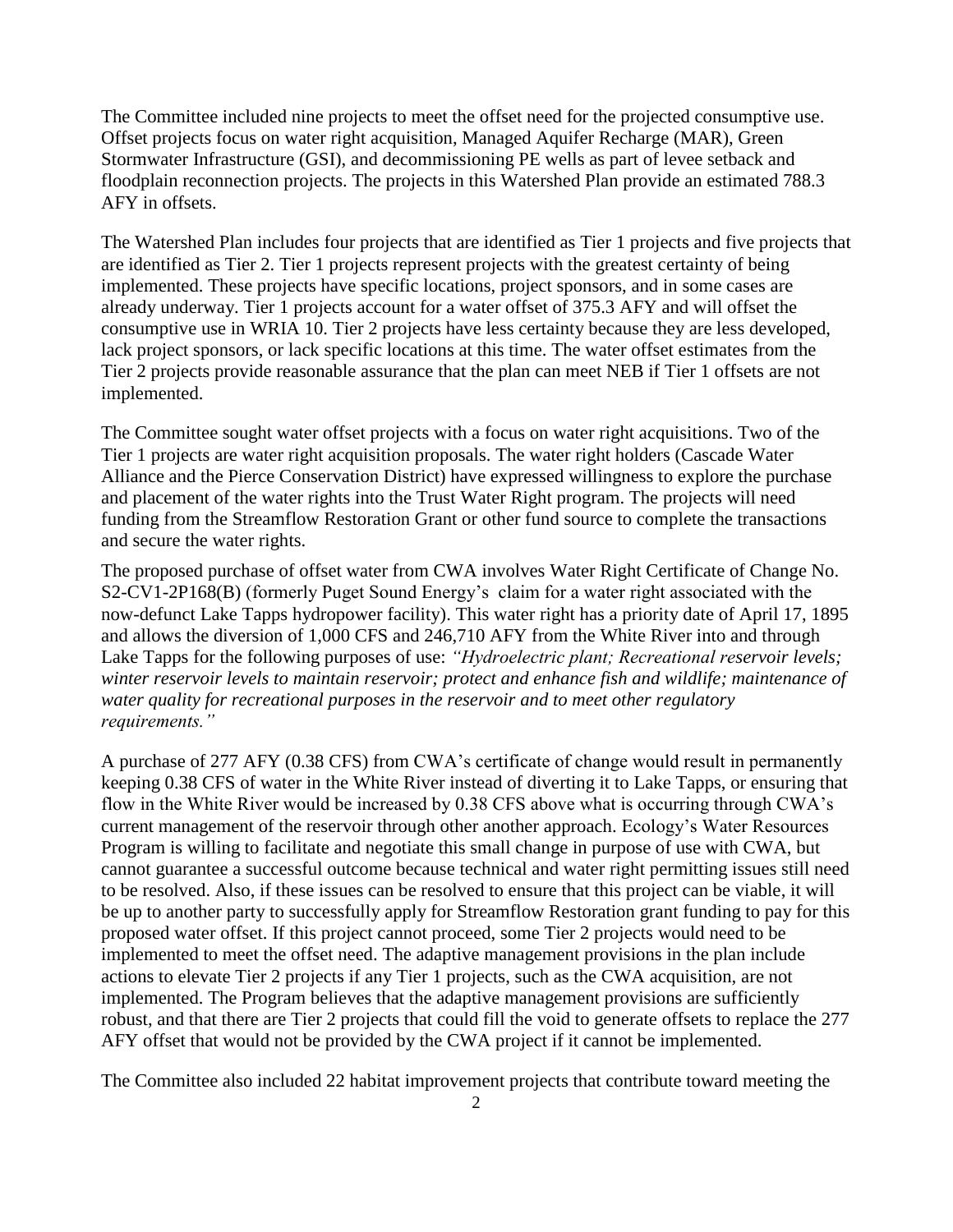NEB requirements of the law. The habitat project types are levee setbacks, stream restoration and floodplain reconnection. The Committee did not place habitat projects into tiers because these projects all have a similar level of certainty.

To allow for analysis of the relationship between new consumptive use and offsets, the WRIA 10 Committee divided WRIA 10 into seven subbasins. Table 1 provides a comparison of project benefits and offset targets by subbasin and at the WRIA scale. Figure 1 shows the location of water offset and habitat projects, as well as the estimated consumptive use and Tier 1 and Tier 2 water offsets by subbasin.

The Program determined that the WRIA 10 Committee used reasonable and scientifically-sound methods to estimate 788.3 AFY in water offset benefits from those projects. These projects are intended to offset the impacts from PE well consumptive water use between 2018 and 2038, and estimated offset benefits exceed the projected consumptive use by 510.9 AFY. The additional projects provide benefits to salmonids and other aquatic species by increasing stream complexity, reconnecting floodplains, and enhancing natural processes. The benefits from the water offset projects and habitat improvement projects will achieve a NEB.

The Watershed Plan identifies three programmatic actions that will increase the knowledge of PE well water use in the watershed and increase water conservation throughout the WRIA:

- A water conservation and incentives program.
- A voluntary PE well metering pilot project.
- Updates to Ecology's well log database.

The Watershed Plan also includes recommendations for adaptive management measures:

- PE well tracking.
- Project implementation tracking.
- Periodic watershed plan implementation reporting.
- Recommended actions if offsets are not being achieved.

These adaptive management measures contribute to a reasonable assurance that the plan will adequately offset new consumptive use from PE wells anticipated during the planning horizon.

The Program's recommendation to adopt the Watershed Plan is reinforced by the project tiering (described above) and recommended programmatic actions and adaptive management measures that the WRIA 10 Committee included in the Watershed Plan for the purpose of addressing uncertainty in plan implementation.

The WRIA 10 Committee included their own NEB evaluation in their plan, and stated in Chapter 7.4: "Based on the information and analyses summarized in this plan and the assumption that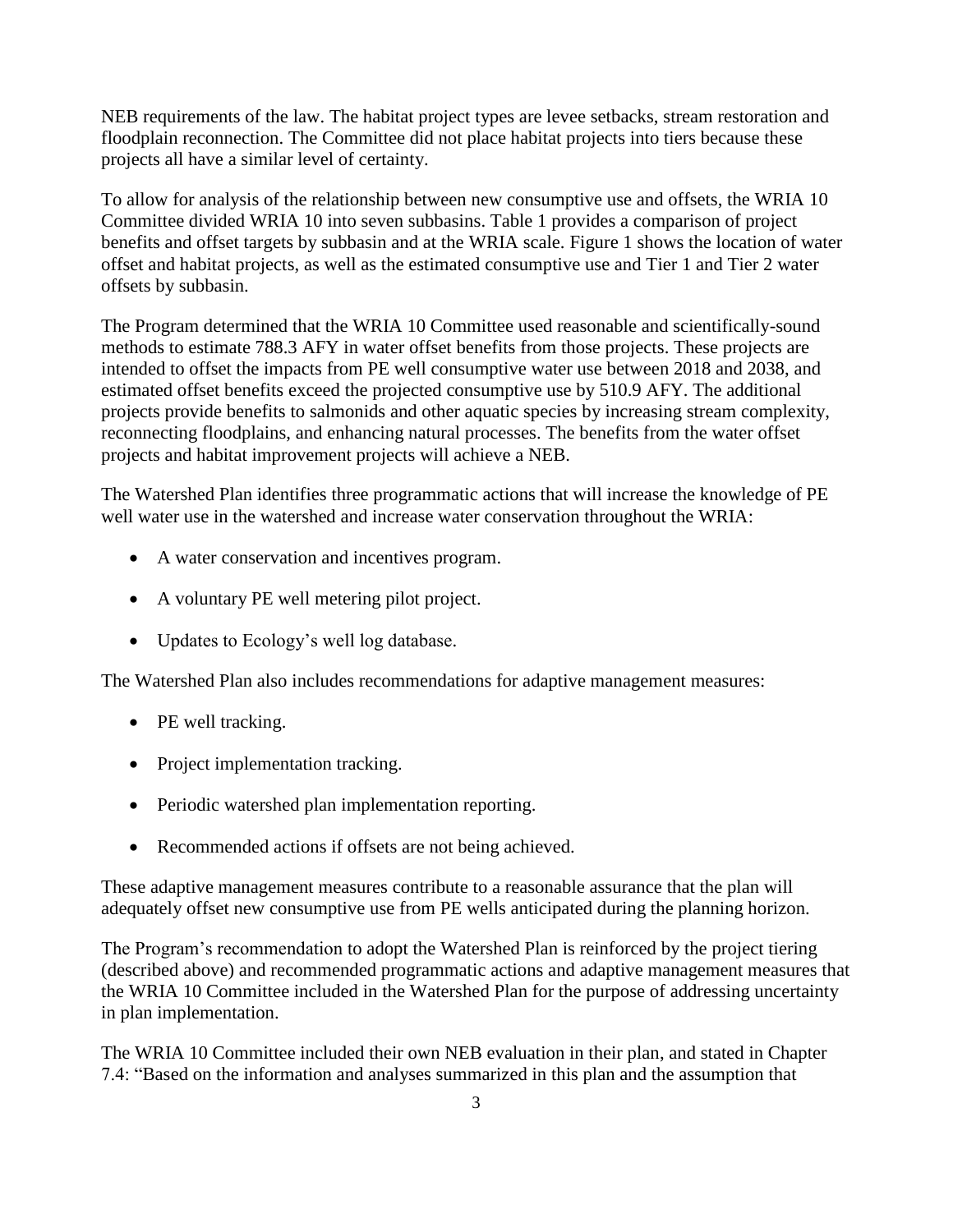projects and programmatic actions in the plan will be implemented, the WRIA 10 Committee finds that this plan achieves a net ecological benefit, as required by RCW 90.94.030 and defined by the Final NEB Guidance" (WRIA 10 Watershed Plan, page 81).

**As discussed below and in the attached Net Ecological Benefit Determination, the Program is sufficiently assured the projects described in the WRIA 10 Watershed Plan will offset the anticipated impacts from new permit-except domestic wells projected from 2018 through 2038, and result in a NEB to instream resources within WRIA 10.**

Table 1: Consumptive Water Use Estimate and Water Offset Project Volumes Summary (adapted from Table 15 in the Watershed Plan). The projects are listed in Table 14 in the Watershed Plan, and descriptions of the projects can be found in Appendix H of the Watershed Plan.

| <b>Subbasin</b>             | <b>Offset</b><br><b>Project</b><br><b>Totals</b><br>(AFY) | Tier 1<br><b>Offsets</b><br>(AFY) | Tier 2<br><b>Offsets</b><br>(AFY) | <b>Permit-</b><br><b>Exempt Well</b><br><b>Consumptive</b><br>Use $(AFY)^1$ | Surplus/<br><b>Deficit</b><br>$(AFY)^2$ |
|-----------------------------|-----------------------------------------------------------|-----------------------------------|-----------------------------------|-----------------------------------------------------------------------------|-----------------------------------------|
| <b>Carbon River</b>         | 22.3                                                      | 8                                 | 14.3                              | 43.9                                                                        | $-21.6$                                 |
| <b>Lower Puyallup River</b> | 330                                                       | 0                                 | 330                               | 41.1                                                                        | $+288.9$                                |
| <b>Lower White River</b>    | $\overline{0}$                                            | $\Omega$                          | $\overline{0}$                    | 30.6                                                                        | $-30.6$                                 |
| <b>Middle White River</b>   | 277                                                       | 277                               | $\Omega$                          | 23.0                                                                        | $+254$                                  |
| <b>South Prairie Creek</b>  | 89.1                                                      | 89.1                              | $\Omega$                          | 67.3                                                                        | $+21.8$                                 |
| <b>Upper Puyallup River</b> | 1.2                                                       | 1.2                               | $\Omega$                          | 66.5                                                                        | $-65.3$                                 |
| <b>Upper White River</b>    | $\Omega$                                                  | $\Omega$                          | $\Omega$                          | 4.8                                                                         | $-4.8$                                  |
| <b>WRIA-wide projects</b>   | 68.71                                                     | $\Omega$                          | 68.7                              | $\qquad \qquad \blacksquare$                                                | $+68.71$                                |
| <b>WRIA 10 Total</b>        | 788.3                                                     | 375.3                             | 398.7                             | 277.4                                                                       | $+510.9$                                |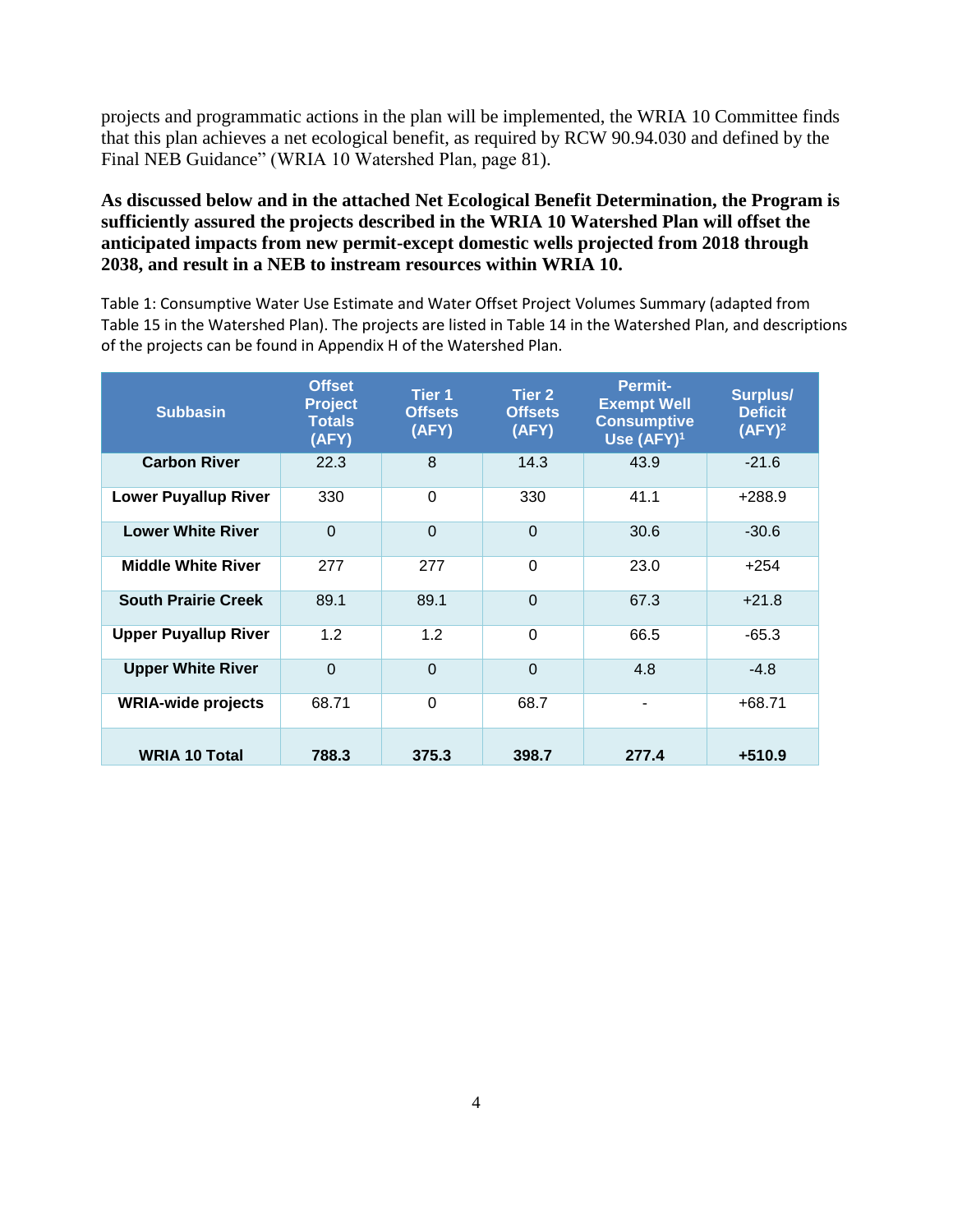

Figure 1*:* Consumptive Use and Water Offsets, by Subbasin, for Offset and Habitat Projects.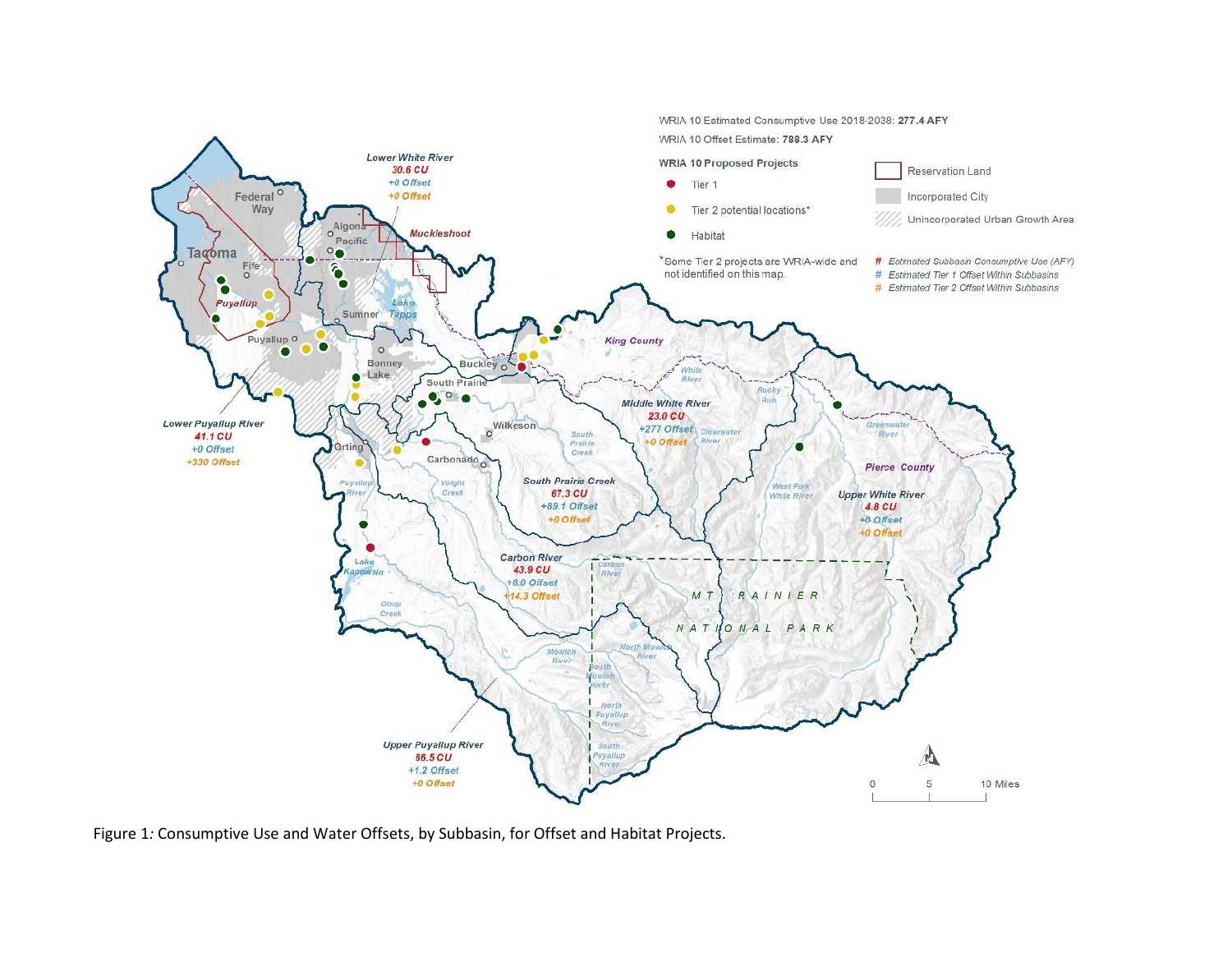# **Agency Authorities**

RCW 90.94.030 directs Ecology to establish and chair watershed restoration and enhancement committees in WRIA 10. The law directs Ecology to prepare and adopt a watershed restoration and enhancement plan in collaboration with the Committees. This law requires the Watershed Plan to forecast the potential impacts of new PE wells from 2018 to 2038 on instream flows, and to identify projects and actions to offset those impacts.

All members of the Committee must approve the Watershed Plan prior to submission to Ecology. Ecology's statutory deadline for adoption of the WRIA 10 Watershed Plan is June 30, 2021. Prior to adopting any such Watershed Plan, Ecology is required by RCW 90.94.030(3)(c) to "… determine that actions identified in the plan, after accounting for new projected uses of water over the subsequent twenty years, will result in a net ecological benefit to instream resources within the water resource inventory area."

To support the work of the Committees, Ecology issued the *Final Guidance for Determining Net Ecological Benefit* (NEB Guidance) in July 2019. Ecology's NEB Guidance provides that Ecology will make a NEB determination if the outcome that is anticipated to occur through implementation of projects and actions in a plan yields offsets that exceed impacts within: a) the planning horizon; and, b) the relevant WRIA boundary.<sup>3</sup>

Ecology's role with the Committee and Watershed Plan is described in RCW 90.94.030(2) and (3). Ecology established the Committee, chaired the Committee, and prepared the Watershed Plan in collaboration with the Committee. Ecology contracted with a technical consultant and a facilitation team to support the development of the Watershed Plan and work with Committee. Ecology staff led the preparation of the Watershed Plan, reviewing Committee decisions and Watershed Plan language with Ecology management throughout the process. The WRIA 10 Committee work was led by Rebecca Brown.

Ecology prepared the non-project programmatic SEPA determination of non-significance, which has completed the public review process. The SEPA public comment period opened on April 29, 2021 and closed on May 23, 2021. Ecology did not receive any comments and retained the determination of non-significance. The SEPA checklist and DNS are attached.

# **Watershed and Planning Overview**

### *Watershed Characteristics*

The 1,000 square mile Puyallup-White Watershed is within Pierce and King counties, and includes all of the lands drained by the Puyallup, White, and Carbon rivers. The White and Carbon rivers are tributaries to the Puyallup River. These three river systems originate from glaciers on Mount Rainier.

The Puyallup-White Watershed is one of the most heavily populated basins in western Washington. The western portion of the Puyallup-White Watershed is predominantly urban, characterized by a combination of residential, industrial, commercial, agricultural, transportation, communication, and utility land uses. The most populated cities in the watershed are Tacoma, Auburn, and Federal Way.

l <sup>3</sup> Final Guidance for Determining Net Ecological Benefit - GUID-2094 Water Resources Program Guidance - July 31, 2019 - Publication 19-11-079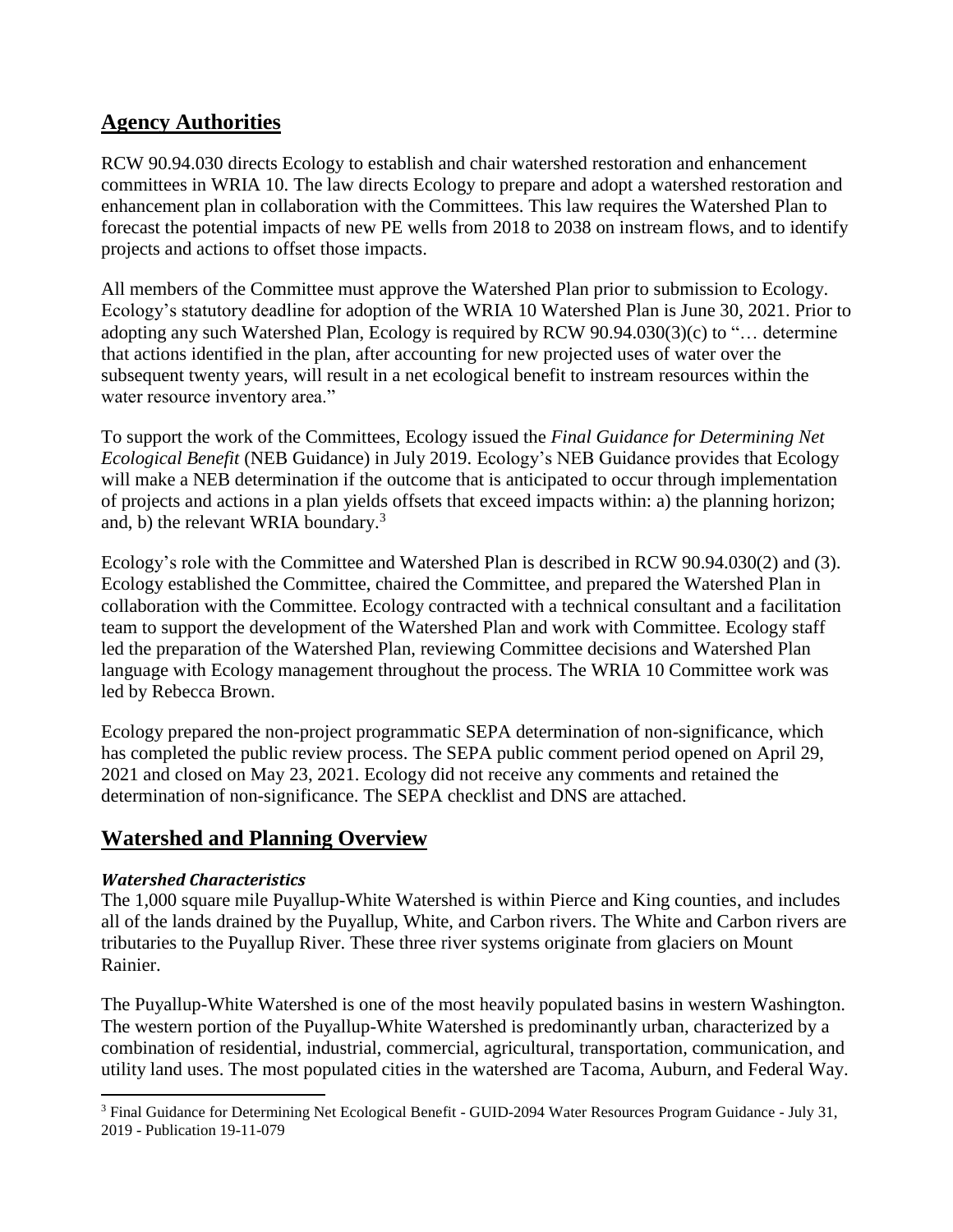Approximately 14 percent (149.7 square miles) of the watershed is within a city or designated urban growth area, and approximately 86 percent of the WRIA is outside of the urban growth areas. The confluence of the Puyallup River with Commencement Bay occurs in the urbanized and highly industrialized Port of Tacoma.

The eastern or upland portion of the watershed generally consists of commercial forest land, Mount Rainier National Park (19 percent of the WRIA), and the Baker-Snoqualmie and Gifford Pinchot national forests (26 percent of the WRIA). Washington state agencies manage about 3% of the land in the WRIA. Land uses shift to agriculture, suburban developments, and small urban centers in the foothills of the Cascade Mountains. Rural residential development has primarily occurred in the foothills outside of the urban centers.

#### *Planning Process*

WRIA 10 is one of eight watersheds listed in Section 030 of Streamflow Restoration (RCW 90.94.030). These watersheds all have older instream flow rules that do not regulate PE wells, and the watersheds did not adopt watershed plans under Watershed Planning (RCW 90.82).

Following the enactment of RCW 90.94 in early 2018, Ecology established the WRIA 10 Committee by inviting the entities identified in RCW 90.94.030(2)(b) to participate. The Committee first met in October 2018 and continued to meet monthly or bi-monthly, as needed, through April 2021.

This planning process, by statutory design, brought diverse perspectives to the table. The authorizing legislation required that all members of the Committee approve the final plan prior to Ecology's review. It was important for the Committee to identify a clear process for making decisions. The Committee strived for consensus during foundational votes and decisions on plan development, being the best indicator of the Committee's progress toward an approved plan. When consensus could not be reached, the Committee relied on a two-thirds majority vote. Consensus was reached on all interim decisions.

The WRIA 10 Committee reviewed the draft plan and draft plan chapters on an iterative basis throughout the summer and fall of 2020. Ecology distributed a fully compiled plan draft on December 4, 2020. On January 6, 2021, the Committee reviewed outstanding comments on the draft plan. Ecology distributed the Final Draft Plan to the Committee members on January 7, 2021. The WRIA 10 Committee voted to approve the Watershed Restoration and Enhancement Plan on April 22, 2021. As chair of the Committee, the Ecology representative voted on all decisions that came before the Committee, including the approval of the Watershed Plan.

#### **Technical Review of WRIA 10 Watershed Restoration and Enhancement Plan**

This section of the memorandum summarizes the attached NEB Determination prepared by the Program's technical staff, who were also extensively engaged in supporting the planning work in WRIA 10. The NEB Determination forms the technical basis for the Program's recommendation to adopt the Watershed Plan.

Ecology technical staff concludes that the WRIA 10 Watershed Plan adequately describes and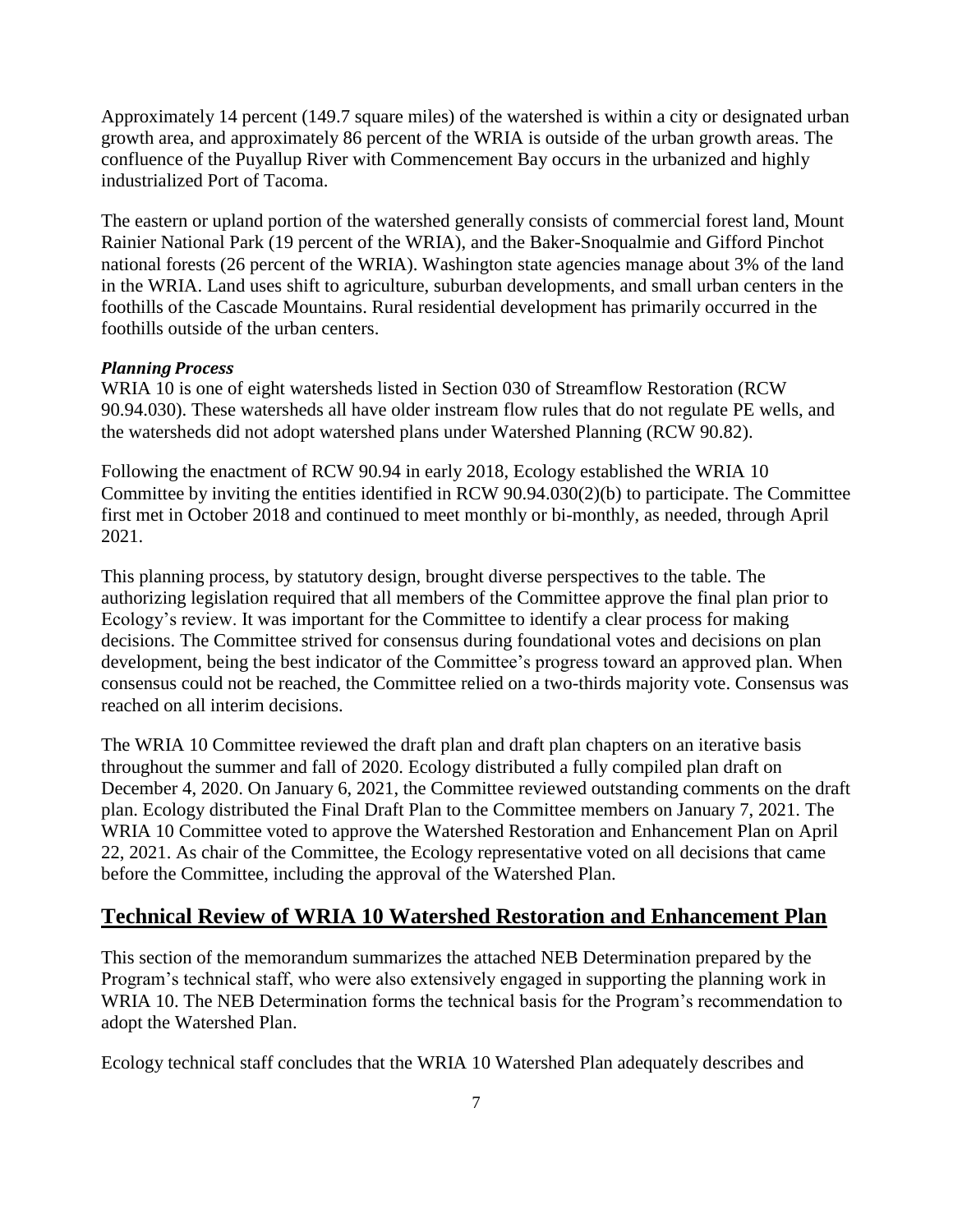evaluates the collective effects of new PE wells and offset projects. The Watershed Plan's narratives, and quantitative and qualitative assessments are as thorough as they can be at this stage in their development, and followed a clear and systematic logic. The Watershed Plan provides a well-organized and transparent evaluation of benefits from projects. The Watershed Plan appendices include maps, figures, quantification of benefits where available, and cost estimates when appropriate. There is a reasonable assurance that the offsets and NEB within the plan will occur.

The combined water balance at the WRIA-scale indicates a basin-wide surplus of 510.9 AFY (all projects) or 97.9 AFY (highly implementable Tier 1 projects), supporting attainment of NEB by providing additional benefits to instream resources beyond those necessary offset the anticipated new, 20-year PE well demand in WRIA 10. This surplus provides reasonable assurance that new PE well demand will be offset at the WRIA-scale. If an offset project is not developed due to funding constraints or other issues, a subset of projects can still provide sufficient water offset to meet the projected new consumptive uses.

The portfolio of projects will offset projected impacts from PE wells in three subbasins<sup>4</sup>, and at the WRIA-scale. Projects will enhance streamflow in subbasins that have a surplus of offset water, and provide downstream benefits. Habitat improvement projects will enhance and protect biological function in some subbasins and restore biological function in more degraded subbasins. The recommended adaptive management actions will increase the likelihood of implementation. Collectively, the projects and actions will result in achieving NEB in WRIA 10.

In conclusion, Ecology technical staff's analyses of the plan indicates that relative to the impacts created by future PE wells anticipated in WRIA 10 over the twenty-year planning horizon, the offset strategies proposed will result in a NEB for the watershed. Therefore, Ecology technical staff conclude that the plan meets the intent of the legislation and requirements of RCW 90.94.030.

# **Recommendation**

 $\overline{\phantom{a}}$ 

The Program staff acknowledge that the WRIA 10 Watershed Plan includes programmatic actions and adaptive management recommendations, including a water conservation education and incentive program, voluntary PE well metering, tracking and monitoring of new PE wells and project implementation, reporting on implementation, and adaptive management of the plan. For many WRIA 10 Committee members, these additional recommendations built assurance for Watershed Plan implementation and achieving NEB. We do not present these additional recommendations in this memo. The Program will review recommendations for Ecology action across all of the Watershed Plans and make a programmatic decision on where and how to invest resources on recommendation implementation.

This Watershed Plan does not include recommendations that would trigger rulemaking, such as modification of PE well fees or water use quantities, as described in RCW 90.94.030(3)(f).

#### **In summary, I concur, based upon the Program technical staff's analysis of the locally**

<sup>4</sup> Surplus may be achieved in additional subbasins as some projects had undetermined locations (WRIA-wide projects).